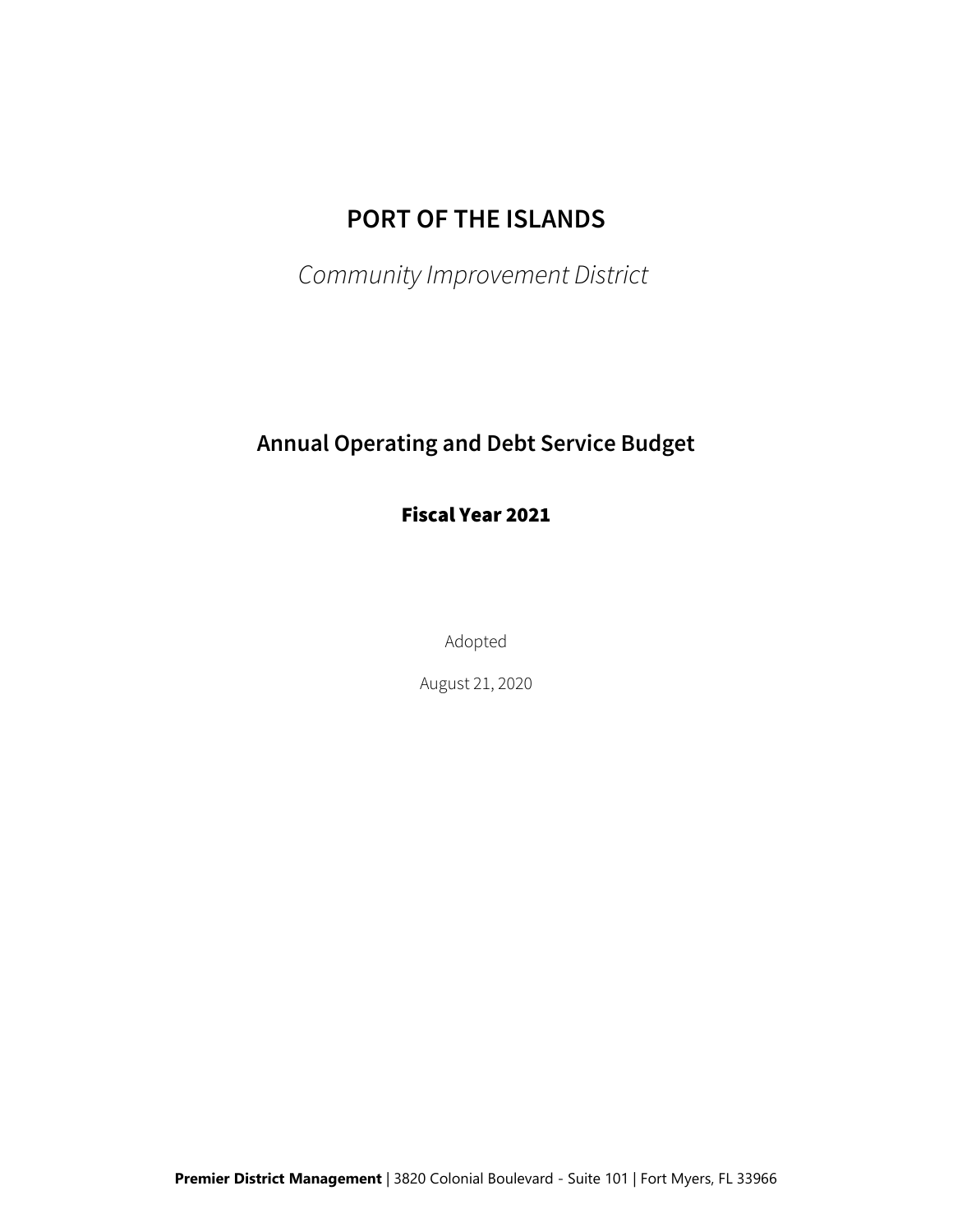| <b>General Fund</b>                                | <b>Actual</b><br>FY 2018 | <b>Actual</b><br>FY 2019 | <b>Budget</b><br><b>FY 2020</b> | <b>Actual YTD</b><br><b>OCT-FEB</b> | Projected<br><b>MAR-SEP</b> | <b>Total</b><br>Projected<br>FY 2020 | <b>Proposed</b><br><b>Budget</b><br>FY 2021 |
|----------------------------------------------------|--------------------------|--------------------------|---------------------------------|-------------------------------------|-----------------------------|--------------------------------------|---------------------------------------------|
| Revenues                                           |                          |                          |                                 |                                     |                             |                                      |                                             |
| 001.361001.0000 Interest Income                    | 6,041                    | 14,619                   | 8,000                           | 4,388                               | 6,000                       | 10,388                               | 8,000                                       |
| 001.363010.0000 Special Assmnts- Tax Collector     | 323,263                  | 319,443                  | 360,524                         | 332,078                             | 28,446                      | 360,524                              | 360,524                                     |
| 001.363011.0000 Interest - Tax Collector           | 45                       | 316                      | 112                             | 162                                 |                             | 162                                  | 112                                         |
| 001.363020.0000 Special Assmnts-District Collected | 1,345                    |                          | 34,641                          |                                     |                             |                                      | 34,641                                      |
| 001.363050.0000 Special Assmnts-Uncollectable      |                          |                          | (34, 641)                       |                                     |                             |                                      | (34, 641)                                   |
| 001.363090.0000 Special Assmnts-Discounts          | (11, 543)                | (7,959)                  | (14, 421)                       | (12, 565)                           |                             | (12, 565)                            | (14, 421)                                   |
| 001.369900.0000 Other Miscellaneous Revenues       | 5,249                    | 12,583                   | 5,000                           | 15,500                              | 44,900                      | 60,400                               | 5,000                                       |
| <b>Total Revenues</b>                              | 324,400                  | 339,002                  | 359,215                         | 339,563                             | 79,346                      | 418,909                              | 359,215                                     |
| Expenses                                           |                          |                          |                                 |                                     |                             |                                      |                                             |
| Administrative                                     |                          |                          |                                 |                                     |                             |                                      |                                             |
| 001.511001.0000 P/R-Board Of Supervisors           | 6,501                    | 5,800                    | 7,000                           | 2,380                               | 3,500                       | 5,880                                | 7,000                                       |
| 001.521001.0000 Employment Taxes                   | 497                      | 504                      | 536                             | 45                                  | 491                         | 536                                  | 536                                         |
| 001.521002.0000 P/R - Processing Fees              | 267                      | 370                      | 600                             | 327                                 | 458                         | 785                                  | 800                                         |
| 001.531013.0000 Profserv-Engineering               | 13,777                   | 12,461                   | 12,000                          | 3,211                               | 8,789                       | 12,000                               | 12,000                                      |
| 001.531023.0000 Profserv-Legal Services            | 14,093                   | 7,974                    | 12,000                          | 3,203                               | 8,797                       | 12,000                               | 12,000                                      |
| 001.531027.0000 Profserv-Mgmt Consulting Serv      | 42,130                   | 43,394                   | 44,696                          | 18,515                              | 26,072                      | 44,587                               | 44,599                                      |
| 001.531035.0000 Profserv-Property Appraiser        | 4,857                    | 700                      | 4,850                           | 692                                 | 4,158                       | 4,850                                | 4,850                                       |
| 001.532002.0000 Auditing Services                  | 3,500                    | 3,500                    | 3,500                           |                                     | 3,500                       | 3,500                                | 3,500                                       |
| 001.541006.0000 Postage And Freight                | 26                       | 68                       | 300                             | 66                                  | 234                         | 300                                  | 300                                         |
| 001.544001.0000 Rental - Meeting Room              | 150                      | 225                      | 250                             | 150                                 |                             | 150                                  |                                             |
| 001.545002.0000 Insurance-General Liability        | 7,803                    | 7,215                    | 8,000                           | 3,406                               | 4,594                       | 8,000                                | 8,000                                       |
| 001.547001.0000 Printing And Binding               |                          |                          | 500                             |                                     |                             |                                      | 250                                         |
| 001.548002.0000 Legal Advertising                  | 1,211                    | 752                      | 583                             | 532                                 | 750                         | 1,282                                | 1,000                                       |
| 001.549001.0000 Miscellaneous Services             | 1,500                    | 367                      | 476                             | 46                                  | 430                         | 476                                  | 476                                         |
| 001.549070.0000 Misc-Assessmnt Collection Cost     | 7,362                    | 6,245                    | 6,500                           | 6,390                               |                             | 6,390                                | 6,500                                       |
| 001.549915.0000 Misc-Web Hosting                   | 204                      | $\blacksquare$           | $\overline{\phantom{a}}$        | 958                                 | 3,700                       | 4,658                                | 1,200                                       |
| 001.551002.0000 Office Supplies                    |                          |                          | 200                             | ÷,                                  |                             |                                      | 200                                         |
| 001.554007.0000 Annual District Filing Fee         | 175                      | 175                      | 175                             | 175                                 |                             | 175                                  | 175                                         |
| 001.566060.0000 Real Estate Taxes                  | 18,510                   |                          |                                 |                                     |                             |                                      |                                             |
| <b>Total Administrative</b>                        | 122,563                  | 89,750                   | 102,166                         | 40,096                              | 65,473                      | 105,569                              | 103,386                                     |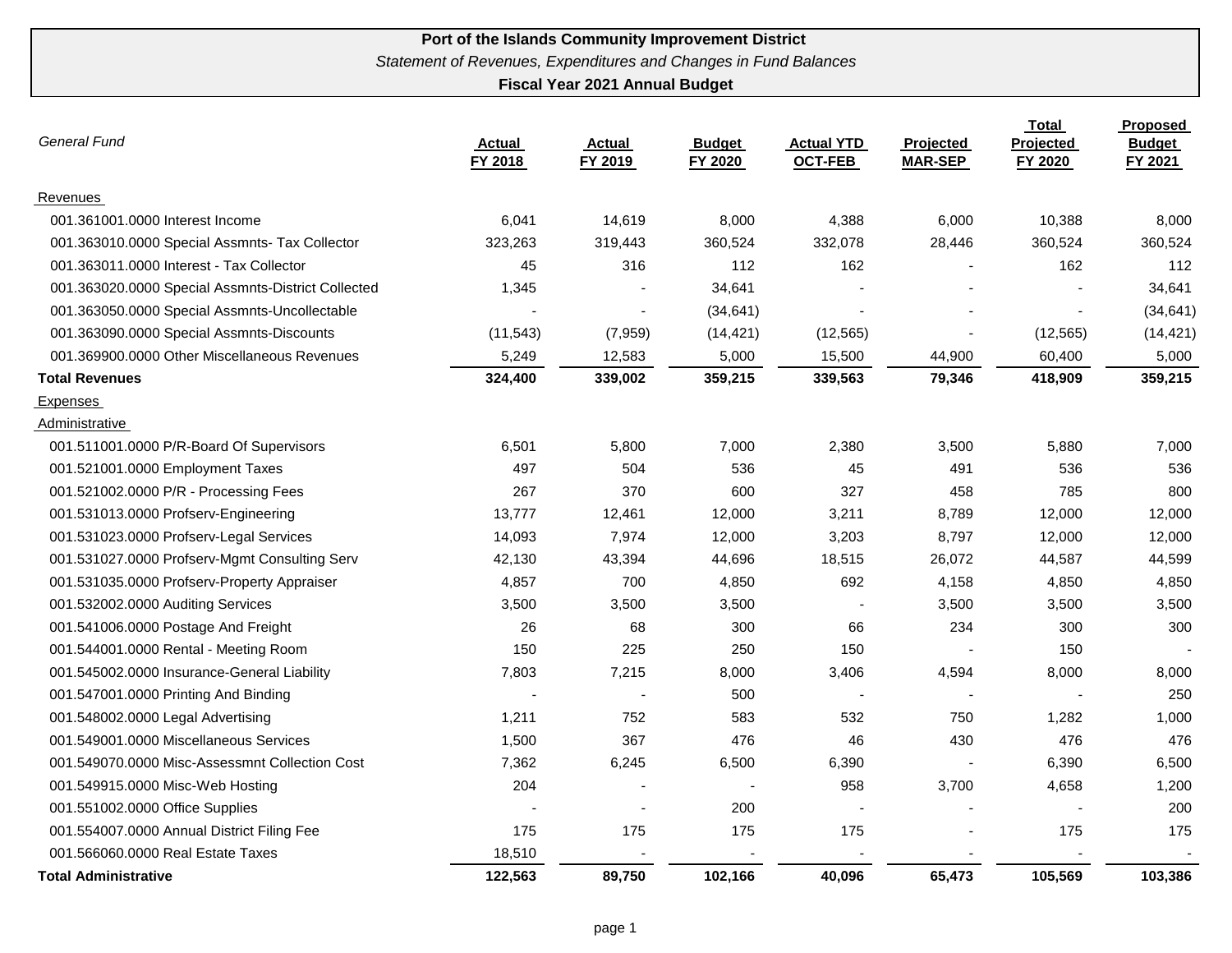| <b>General Fund</b>                              | <b>Actual</b><br>FY 2018 | <b>Actual</b><br>FY 2019 | <b>Budget</b><br>FY 2020 | <b>Actual YTD</b><br><b>OCT-FEB</b> | Projected<br><b>MAR-SEP</b> | <b>Total</b><br>Projected<br>FY 2020 | Proposed<br><b>Budget</b><br>FY 2021 |
|--------------------------------------------------|--------------------------|--------------------------|--------------------------|-------------------------------------|-----------------------------|--------------------------------------|--------------------------------------|
| <b>Operations &amp; Maintenance</b>              |                          |                          |                          |                                     |                             |                                      |                                      |
| 001.534001.0000 Contracts-Field Services         | 28,167                   | 27,520                   | 25,000                   | 15,713                              | 12,935                      | 28,648                               | 22,840                               |
| 001.543006.0000 Electricity-Streetlighting       | 20,847                   | 19,045                   | 19,000                   | 7,615                               | 11,385                      | 19,000                               | 19,000                               |
| 001.546007.0000 R&M-Renewal and Replacement      | 10,089                   | 12,957                   | 5,000                    | 5,421                               | 2,500                       | 7,921                                | 5,000                                |
| 001.546074.0000 R&M-Grounds                      |                          | 3,854                    |                          | 2,475                               | 1,500                       | 3,975                                |                                      |
| 001.549069.0000 Misc-Hurricane                   | 5,979                    |                          | 36,000                   |                                     |                             |                                      |                                      |
| 001.566049.0000 R&M-Storm Water Drainage         | 3,711                    | 5,514                    | 3,000                    | 4,359                               | 2,000                       | 6,359                                | 3,000                                |
| <b>Total Operations &amp; Maintenance</b>        | 68,793                   | 68,890                   | 88,000                   | 35,583                              | 30,320                      | 65,903                               | 49,840                               |
| Landscape & Irrigation                           |                          |                          |                          |                                     |                             |                                      |                                      |
| 001.534050.0000 Contracts-Landscape              | 93,072                   | 77,727                   | 85,524                   | 42,765                              | 42,759                      | 85,524                               | 85,524                               |
| 001.546139.0000 Utility-Irrigation               | 10,697                   | 11,155                   | 15,000                   | 8,303                               | 6,697                       | 15,000                               | 15,000                               |
| 001.566041.0000 R&M-Irrigation                   | 21,504                   | 11,101                   | 28,500                   | 3,054                               | 10,000                      | 13,054                               | 15,000                               |
| <b>Total Landscape &amp; Irrigation</b>          | 125,273                  | 99,983                   | 129,024                  | 54,122                              | 59,456                      | 113,578                              | 115,524                              |
| Roads & Sidewalks                                |                          |                          |                          |                                     |                             |                                      |                                      |
| 001.546085.0000 R&M-Signage                      | 93                       | 304                      | 750                      | 148                                 | 602                         | 750                                  | 750                                  |
| 001.546138.0000 R&M-Roads & Alleyways            | 1,013                    | 17,797                   | 9,775                    | 57                                  | 9,718                       | 9,775                                | 19,775                               |
| <b>Total Roads &amp; Sidewalks</b>               | 1,106                    | 18,101                   | 10,525                   | 205                                 | 10,320                      | 10,525                               | 20,525                               |
| Mosquito Control                                 |                          |                          |                          |                                     |                             |                                      |                                      |
| 001.534051.0000 Contracts-Mosquito Treatment     | 9,972                    | 11,845                   | 19,000                   | (2, 812)                            | 21,812                      | 19,000                               | 9,375                                |
| 001.534052.0000 Chemicals-Mosquito Spray         | 368                      |                          | 7,500                    | 703                                 | 6,797                       | 7,500                                | 7,500                                |
| 001.546040.0000 R&M-Mosquito Control             |                          |                          | 3,000                    |                                     | 1,500                       | 1,500                                | 3,065                                |
| <b>Total Mosquito Control</b>                    | 10,340                   | 11,845                   | 29,500                   | (2, 109)                            | 30,109                      | 28,000                               | 19,940                               |
| <b>Capital Expenditures &amp; Projects</b>       |                          |                          |                          |                                     |                             |                                      |                                      |
| 001.546100.0000 Capital Outlay                   | 23,995                   |                          |                          | 11,634                              |                             | 11,634                               |                                      |
| 001.564110.0000 Utility Meter Replacement        |                          |                          |                          |                                     |                             |                                      | 50,000                               |
| <b>Total Capital Expenditures &amp; Projects</b> | 23,995                   |                          |                          |                                     |                             |                                      | 50,000                               |
| <b>Other Sources/Uses</b>                        |                          |                          |                          |                                     |                             |                                      |                                      |
| 001.581000.0000 Use Operating Reserves           |                          |                          |                          |                                     |                             |                                      |                                      |
| <b>Total Other Sources/Uses</b>                  |                          |                          |                          |                                     |                             |                                      |                                      |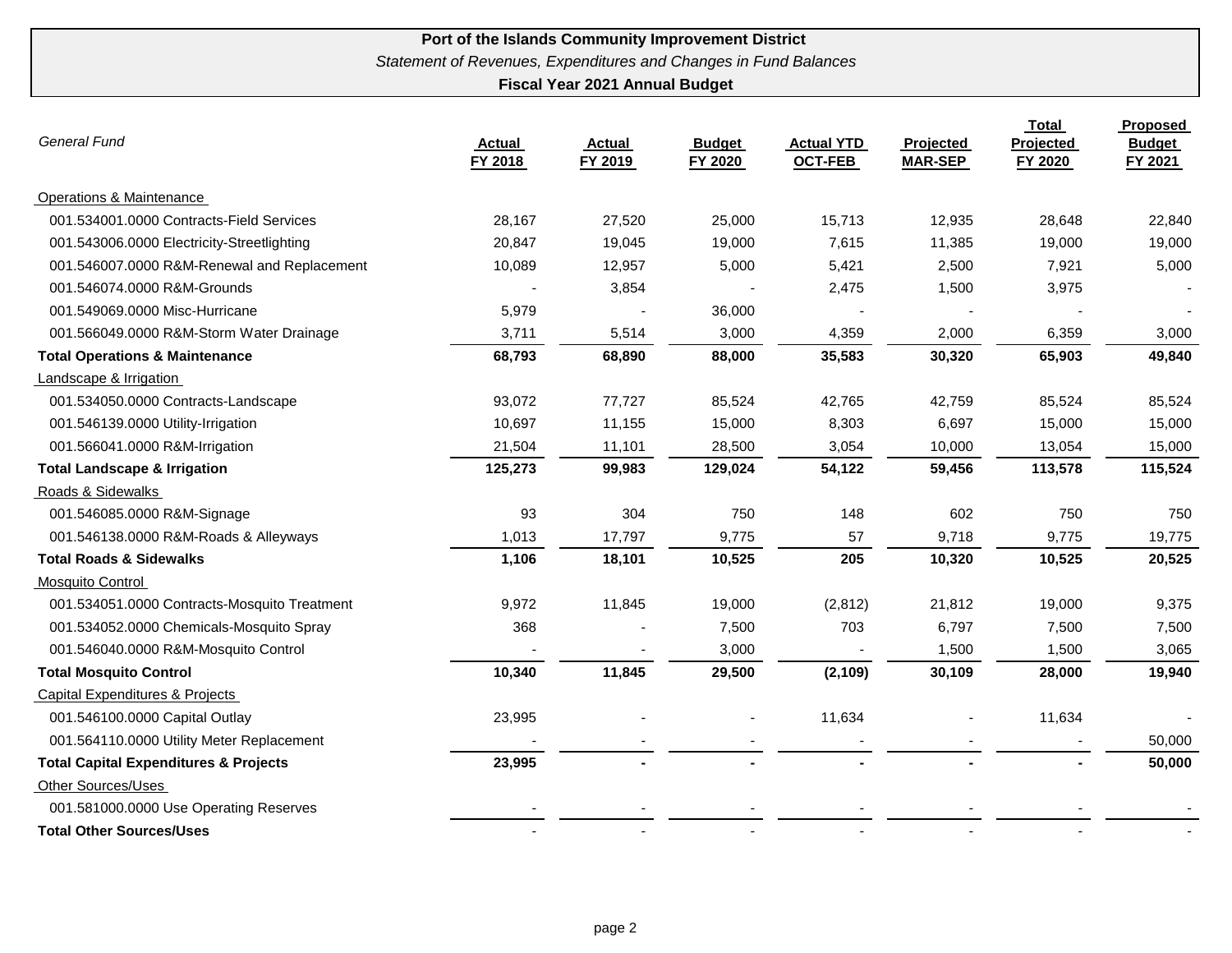|                                                             | Statement of Revenues, Expenditures and Changes in Fund Balances | <b>Fiscal Year 2021 Annual Budget</b> | Port of the Islands Community Improvement District |                                     |                             |                               |                                                    |
|-------------------------------------------------------------|------------------------------------------------------------------|---------------------------------------|----------------------------------------------------|-------------------------------------|-----------------------------|-------------------------------|----------------------------------------------------|
| General Fund                                                | <b>Actual</b><br>FY 2018                                         | <b>Actual</b><br>FY 2019              | <b>Budget</b><br>FY 2020                           | <b>Actual YTD</b><br><b>OCT-FEB</b> | Projected<br><b>MAR-SEP</b> | Total<br>Projected<br>FY 2020 | <b>Proposed</b><br><b>Budget</b><br><b>FY 2021</b> |
| <b>Total Expenses</b>                                       | 328,075                                                          | 288,569                               | 359,215                                            | 127,897                             | 195,678                     | 323,575                       | 359,215                                            |
| <b>Excess Revenue Over (Under) Expenditures</b>             | (3,675)                                                          | 50,433                                |                                                    | 211,666                             | (116, 332)                  | 95,334                        | (0)                                                |
| <b>Fund Balance Beginning</b><br><b>Fund Balance Ending</b> | 790.207<br>786.532                                               | 786,532<br>836,965                    | 836,965<br>836,965                                 |                                     |                             | 836,965<br>932,299            | 932,299<br>932,299                                 |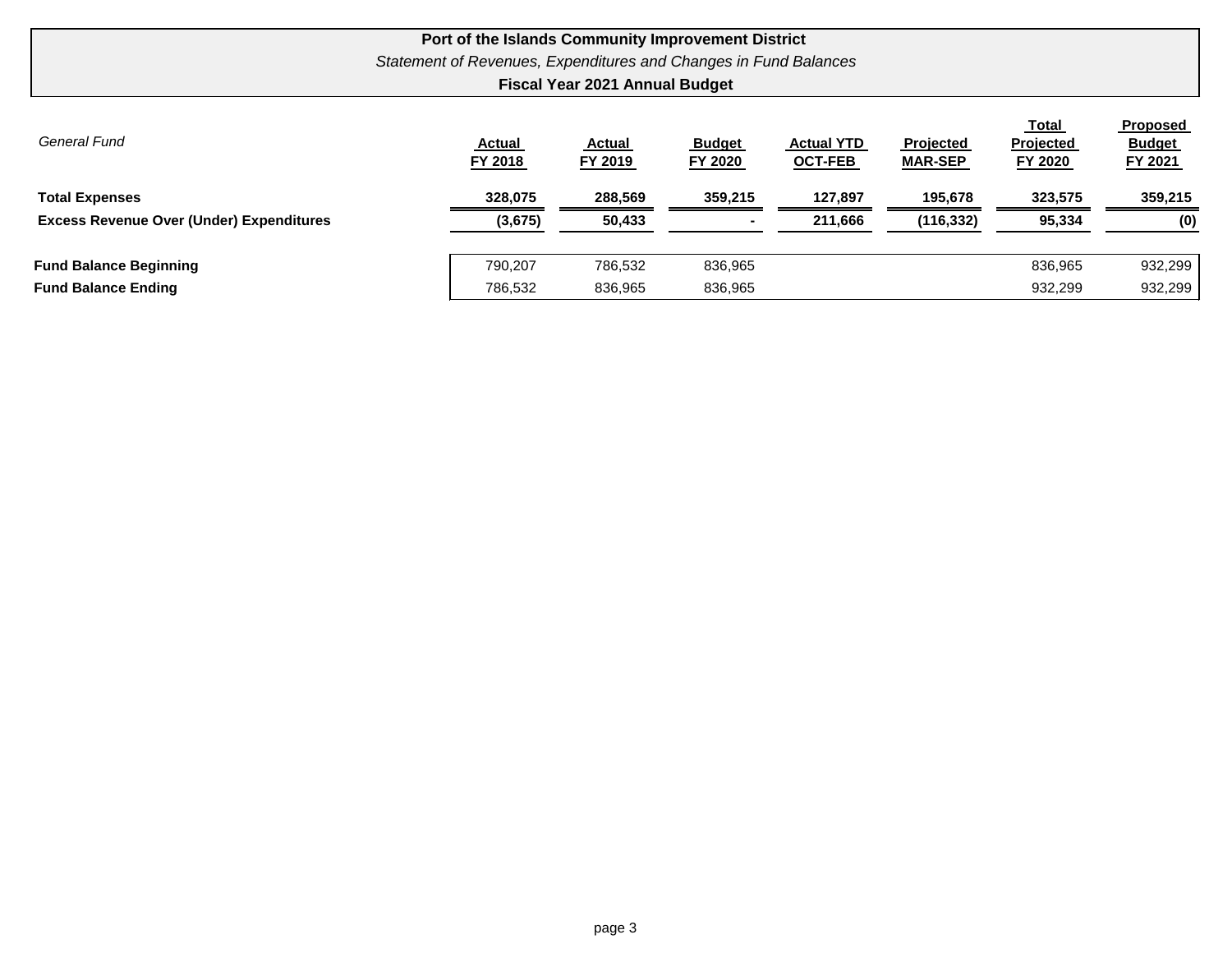| Water and Sewer Fund                               | <b>Actual</b><br>FY 2018 | <b>Actual</b><br>FY 2019 | <b>Budget</b><br>FY 2020 | <b>Actual YTD</b><br><b>OCT-FEB</b> | <b>Projected</b><br><b>MAR-SEP</b> | Total<br>Projected<br>FY 2020 | <b>Proposed</b><br><b>Budget</b><br>FY 2021 |
|----------------------------------------------------|--------------------------|--------------------------|--------------------------|-------------------------------------|------------------------------------|-------------------------------|---------------------------------------------|
| Revenues                                           |                          |                          |                          |                                     |                                    |                               |                                             |
| 202.361001.0000 Interest Income                    | 88                       | 1,533                    | 700                      | 295                                 | 405                                | 700                           | 700                                         |
| 202.361003.0000 Water Revenue                      | 60,386                   | 64,200                   | 84,370                   | 37,488                              | 52,483                             | 89,971                        | 84,370                                      |
| 202.361004.0000 Sewer Revenue                      | 85,103                   | 96,000                   | 125,273                  | 51,882                              | 72,635                             | 124,517                       | 125,273                                     |
| 202.361005.0000 Irrigation Fees                    | 93,993                   | 110,059                  | 136,371                  | 72,023                              | 60,000                             | 132,023                       | 140,000                                     |
| 202.361006.0000 Meter Fees                         | 270                      | 7,200                    | 1,500                    | 2,400                               | 5,000                              | 7,400                         | 1,500                                       |
| 202.363010.0000 Special Assmnts- Tax Collector     | 1,230,715                | 1,220,041                | 1,261,242                | 1,161,751                           | 99,491                             | 1,261,242                     | 1,261,242                                   |
| 202.363011.0000 Interest - Tax Collector           | 101                      | 1,192                    |                          | 566                                 |                                    | 566                           |                                             |
| 202.363020.0000 Special Assmnts-District Collected | 8,174                    |                          | 105,779                  |                                     |                                    |                               | 47,462                                      |
| 202.363050.0000 Special Assmnts-Uncollectable      |                          |                          | (105, 779)               |                                     |                                    |                               | (47, 462)                                   |
| 202.363090.0000 Special Assmnts-Discounts          | (43, 585)                | (30, 396)                | (50, 450)                | (43,958)                            |                                    | (43,958)                      | (50, 450)                                   |
| 202.369900.0000 Other Miscellaneous Revenues       | 14,706                   | 7,130                    |                          | 1,390                               |                                    | 1,390                         |                                             |
| <b>Total Revenues</b>                              | 1,449,951                | 1,476,959                | 1,559,006                | 1,283,837                           | 290,014                            | 1,573,851                     | 1,562,635                                   |
| Expenses                                           |                          |                          |                          |                                     |                                    |                               |                                             |
| Personnel & Administration                         |                          |                          |                          |                                     |                                    |                               |                                             |
| 202.511001.0000 P/R-Board Of Supervisors           | 6,500                    | 5,800                    | 7,000                    | 2,380                               | 3,500                              | 5,880                         | 7,000                                       |
| 202.521001.0000 Employment Taxes                   | 497                      | 345                      | 536                      | 110                                 | 161                                | 271                           | 329                                         |
| 202.521002.0000 P/R - Processing Fees              | 267                      | 370                      | 720                      | 327                                 | 393                                | 720                           | 720                                         |
| 202.531002.0000 ProfServ-Engineering               | 22,909                   | 13,629                   | 16,000                   | 18,647                              | 20,000                             | 38,647                        | 18,000                                      |
| 202.531003.0000 ProfServ-Legal Services            | 12,411                   | 5,985                    | 12,000                   | 2,708                               | 6,000                              | 8,708                         | 12,000                                      |
| 202.531027.0000 ProfServ-Mgmt Consulting Serv      | 42,130                   | 43,394                   | 44,696                   | 18,515                              | 26,258                             | 44,773                        | 46,116                                      |
| 202.531035.0000 ProfServ-Property Appraiser        | 18,487                   | 700                      | 11,481                   | 2,419                               | 9,062                              | 11,481                        | 11,481                                      |
| 202.532002.0000 Auditing Services                  | 3,500                    | 3,500                    | 3,500                    |                                     | 3,500                              | 3,500                         | 3,500                                       |
| 202.541006.0000 Postage And Freight                | 426                      | 68                       | 700                      | 66                                  | 634                                | 700                           | 700                                         |
| 202.544001.0000 Rental - Meeting Room              | 150                      | 225                      | 350                      | 150                                 | 200                                | 350                           | 350                                         |
| 202.545002.0000 Insurance - General Liability      | 8,467                    | 9,064                    | 8,386                    | 3,406                               | 4,980                              | 8,386                         | 8,386                                       |
| 202.547001.0000 Printing And Binding               |                          |                          | 200                      |                                     | 200                                | 200                           | 200                                         |
| 202.548002.0000 Legal Advertising                  | 695                      | 301                      | 1,000                    | 158                                 | 842                                | 1,000                         | 1,000                                       |
| 202.549001.0000 Miscellaneous Services             | 1,331                    |                          | 2,250                    |                                     | 2,250                              | 2,250                         | 2,250                                       |
| 202.549002.0000 Utility Billing Postage & Supplies | 2,272                    | 3,008                    | 2,400                    | 1,010                               | 2,020                              | 3,030                         | 3,100                                       |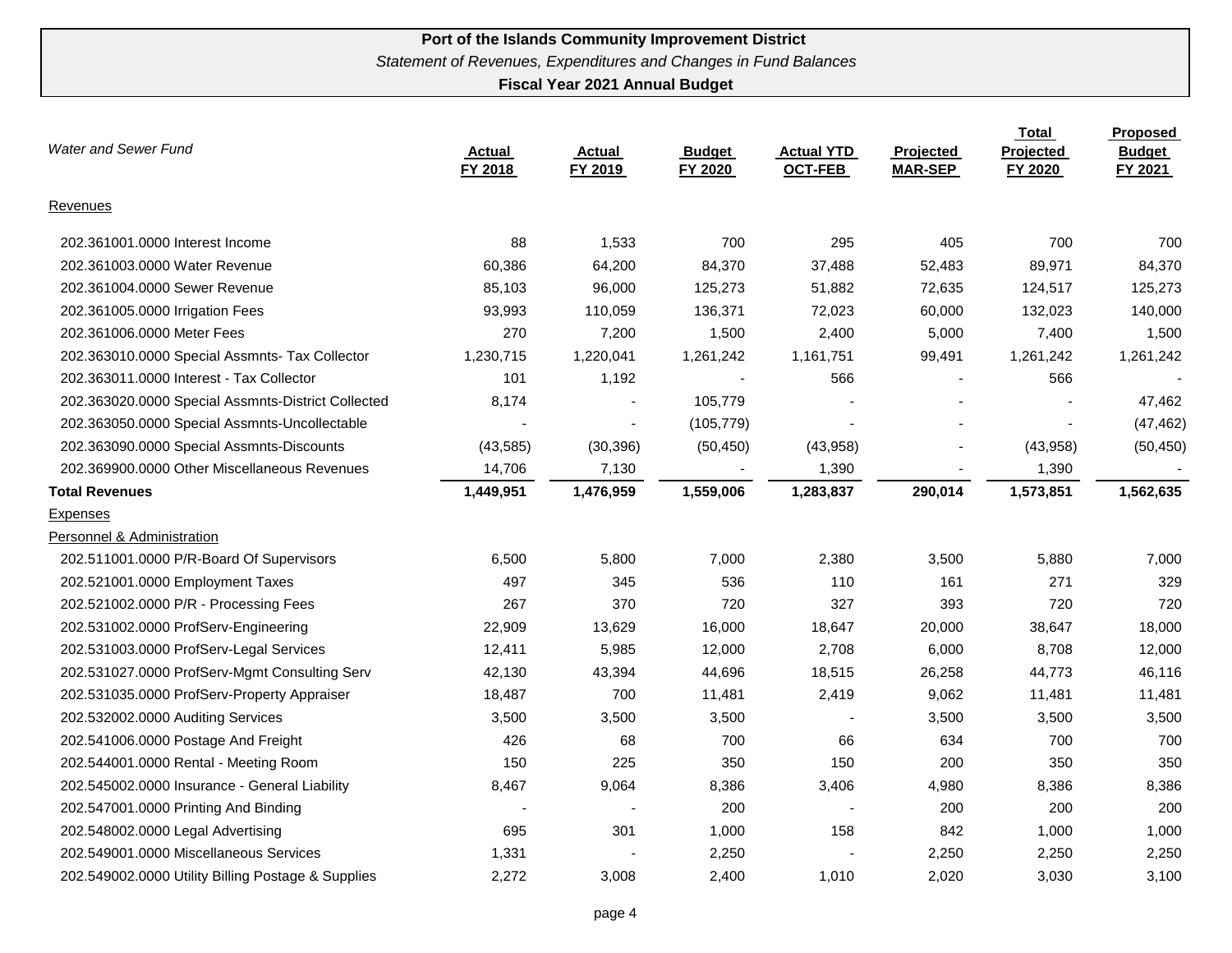| <b>Water and Sewer Fund</b>                     | <b>Actual</b><br>FY 2018 | <b>Actual</b><br>FY 2019 | <b>Budget</b><br>FY 2020 | <b>Actual YTD</b><br><b>OCT-FEB</b> | Projected<br><b>MAR-SEP</b> | <b>Total</b><br>Projected<br>FY 2020 | Proposed<br><b>Budget</b><br>FY 2021 |
|-------------------------------------------------|--------------------------|--------------------------|--------------------------|-------------------------------------|-----------------------------|--------------------------------------|--------------------------------------|
| 202.549009.0000 Misc-Bank Charge                | 36                       | 10                       |                          |                                     |                             |                                      |                                      |
| 202.549070.0000 Misc-Assessmnt Collection Cost  | 22,611                   | 23,811                   | 22,130                   | 22,356                              |                             | 22,356                               | 22,130                               |
| 202.551002.0000 Office Supplies                 |                          |                          | 200                      |                                     |                             |                                      | 200                                  |
| 202.559001.0000 Depreciation Expense            | 475,732                  |                          |                          |                                     |                             |                                      |                                      |
| 202.561003.0000 Telephone - Utility Operations  | 3,569                    | 3,723                    | 4,400                    | 1,673                               | 2,342                       | 4,015                                | 4,400                                |
| <b>Total Personnel &amp; Administration</b>     | 621,990                  | 113,933                  | 137,949                  | 73,925                              | 82,342                      | 156,267                              | 141,862                              |
| <b>Water &amp; Sewer Combined Svcs</b>          |                          |                          |                          |                                     |                             |                                      |                                      |
| 202.549069.0000 Misc-Hurricane                  |                          |                          | 50,000                   |                                     |                             |                                      | 5,000                                |
| 202.563001.0000 Utility - Electricity           | 68,839                   | 73,034                   | 76,000                   | 29,756                              | 42,000                      | 71,756                               | 76,000                               |
| 202.563002.0000 Utility - New connections       |                          |                          | 1,500                    |                                     | 1,500                       | 1,500                                | 1,500                                |
| 202.564001.0000 Contracts-Utility Operations    | 330,836                  | 322,614                  | 351,948                  | 146,643                             | 205,299                     | 351,942                              | 351,948                              |
| 202.564033.0000 Contracts-Utility Billing       | 20,000                   | 20,600                   | 21,218                   | 8,789                               | 12,429                      | 21,218                               | 21,218                               |
| 202.564034.0000 Contracts-Generator Maint       |                          |                          | 500                      |                                     | 500                         | 500                                  | 500                                  |
| 202.566042.0000 R&M-Lift Station                | 6,357                    | 750                      | 22,215                   |                                     | 10,000                      | 10,000                               | 22,215                               |
| 202.566043.0000 R&M-Potable Water Lines         | 19,918                   | 22,787                   | 15,000                   | 17,203                              | 2,000                       | 19,203                               | 15,425                               |
| 202.566044.0000 R&M-Water Plant                 | 38,952                   | 29,133                   | 40,000                   | 5,980                               | 10,000                      | 15,980                               | 40,000                               |
| 202.566045.0000 R&M-Waste Water Plant           | 45,611                   | 24,830                   | 20,000                   | 43,361                              | 10,000                      | 53,361                               | 20,000                               |
| 202.566046.0000 R&M-Sewer Lines                 | 4,506                    | 8,560                    | 5,000                    | 4,204                               |                             | 4,204                                | 5,000                                |
| 202.566047.0000 R&M-Backflow Inspection         | 13,680                   |                          | 13,000                   | 22,205                              |                             | 22,205                               |                                      |
| 202.566048.0000 R&M-Instrumentation             |                          |                          | 5,000                    |                                     | 10,000                      | 10,000                               | 10,000                               |
| 202.567000.0000 Misc-Bad Debt                   | 1,529                    | 1,564                    |                          | 311                                 | 200                         | 511                                  | 500                                  |
| 202.567001.0000 Misc-Licenses & Permits         | 1,611                    | 4,000                    | 3,000                    |                                     | 3,000                       | 3,000                                | 3,000                                |
| 202.567002.0000 Compliance Sampling             | 18,809                   | 15,308                   | 15,000                   | 6,958                               | 9,741                       | 16,699                               | 16,500                               |
| 202.567003.0000 Chemicals-Water Operations      | 25,089                   | 20,965                   | 25,000                   | 9,273                               | 12,982                      | 22,255                               | 25,000                               |
| 202.567004.0000 Chemicals-Wastewater Operations | 13,253                   | 12,138                   | 15,000                   | 5,844                               | 8,182                       | 14,026                               | 15,000                               |
| 202.567005.0000 Sludge Disposal                 | 25,810                   | 15,136                   | 15,000                   |                                     | 8,900                       | 8,900                                | 15,000                               |
| <b>Total Water &amp; Sewer Combined Svcs</b>    | 634,800                  | 620,704                  | 903,430                  | 300,527                             | 346,733                     | 647,260                              | 643,806                              |
| Debt Service                                    |                          |                          |                          |                                     |                             |                                      |                                      |
| 202.571001.0000 Principal Debt Retirement       |                          | 478,500                  | 457,157                  |                                     | 478,500                     | 478,500                              | 478,500                              |
| 202.572001.0000 Interest Expense                | 88,221                   | 44,389                   | 58,377                   | 15,405                              | 29,189                      | 44,594                               | 14,594                               |
| <b>Total Debt Service</b>                       | 88,221                   | 522,889                  | 515,534                  | 15,405                              | 507,689                     | 523,094                              | 493,094                              |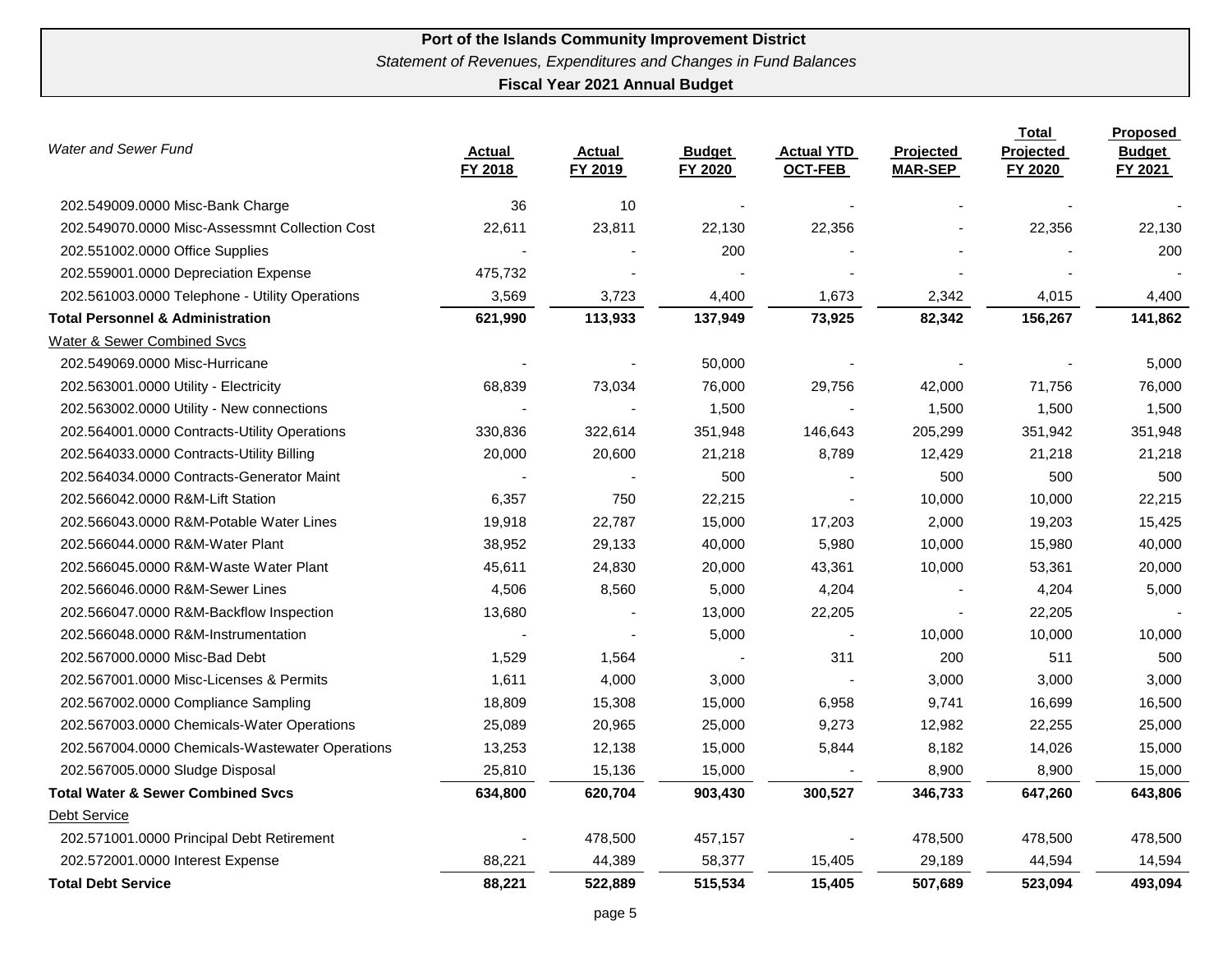| <b>Water and Sewer Fund</b>                          | <b>Actual</b><br>FY 2018 | <b>Actual</b><br>FY 2019 | <b>Budget</b><br><b>FY 2020</b> | <b>Actual YTD</b><br><b>OCT-FEB</b> | <b>Projected</b><br><b>MAR-SEP</b> | Total<br><b>Projected</b><br>FY 2020 | <b>Proposed</b><br><b>Budget</b><br>FY 2021 |
|------------------------------------------------------|--------------------------|--------------------------|---------------------------------|-------------------------------------|------------------------------------|--------------------------------------|---------------------------------------------|
| Capital Expenditures & Projects                      |                          |                          |                                 |                                     |                                    |                                      |                                             |
| 202.564110.0000 Utility Meter Replacement            |                          | $\overline{\phantom{0}}$ |                                 |                                     |                                    |                                      | 275,000                                     |
| 202.569000.0000 Capital Outlay                       |                          | 49,285                   | 209,049                         | 31,842                              | 50,000                             | 81,842                               | 8,873                                       |
| <b>Total Capital Expenditures &amp; Projects</b>     |                          |                          |                                 |                                     |                                    |                                      | 283,873                                     |
| Other Sources/Uses                                   |                          |                          |                                 |                                     |                                    |                                      |                                             |
| 202.386000.0000 Proceeds From Sale of Capital Assets | (8,366,920)              |                          |                                 |                                     |                                    |                                      |                                             |
| <b>Total Other Sources/Uses</b>                      | (8,366,920)              |                          |                                 |                                     |                                    |                                      |                                             |
| <b>Total Expenses</b>                                | (7,021,909)              | 1,257,526                | 1,556,913                       | 389,857                             | 936,764                            | 1,326,621                            | 1,562,635                                   |
| <b>Excess Revenue Over (Under) Expenditures</b>      | 8,471,860                | 219,433                  | 2,093                           | 893,980                             | (646, 750)                         | 247,230                              | (0)                                         |
| <b>Fund Balance Beginning</b>                        | 43,345                   | 77,738                   | 297,171                         |                                     |                                    | 297,171                              | 544,401                                     |
| <b>Fund Balance Ending</b>                           | 77,738                   | 297,171                  |                                 |                                     |                                    | 544,401                              | 544,401                                     |